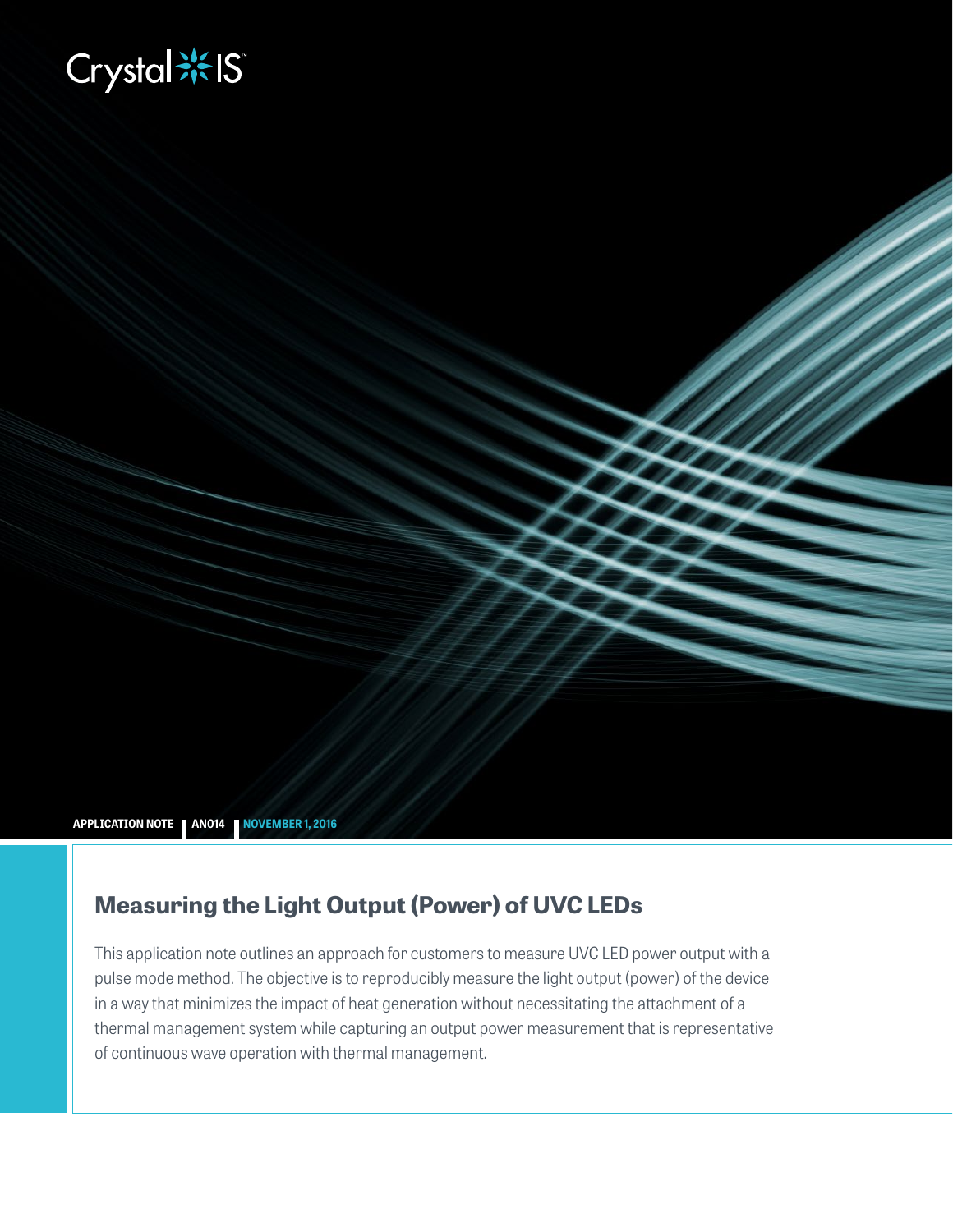# **Introduction**

Many factors influence the light output and lifetime of LEDs—a primary factor being the operating temperature of the device. When electrical energy is applied to an LED, it's converted into both light and heat. As the heat increases, the LED junction temperature increases ("junction" refers to the p-n junction within the LED die, where the photons are generated and emitted) and as the junction temperature increases, the LED's light output decreases. It's crucial, therefore, that the heat be properly managed.

With visible LEDs, roughly 40-60% of the electrical energy is converted to heat. That number jumps to 90% or more for deep ultraviolet (UVC) LEDs, making thermal management even more important. For example, an energized UVC LED that's not mounted to a heat management system can reach a temperature of 200 °C in less than a second. This concern is amplified by the market drive to decrease LED footprint, resulting in compact products, which limit built-in heat absorption or dissipation design options.

Figure 1 shows a simplified drawing of the thermal path and management system for a UVC LED. (For the purposes of this paper, the temperature of the LED chip and junction are assumed to be the same.)





A simplified illustration indicating the Chip Temperature ( $T_{\text{chib}}$ ), Package Temperature ( $T_{\text{package}}$ ) and Ambient Temperature (T<sub>a</sub>).

UVC LEDs must be mounted to a proper thermal management system to achieve maximum performance. For customers seeking to characterize diodes without soldering them to a thermal management system, Crystal IS recommends a pulse measurement approach that limits heat generation in the device and provides reliable, repeatable output power measurement.

This is the same characterization process Crystal IS and other manufacturers are adopting to measure UVC LED output. We recommend that customers make the following practices part of their own LED quality control and product development processes.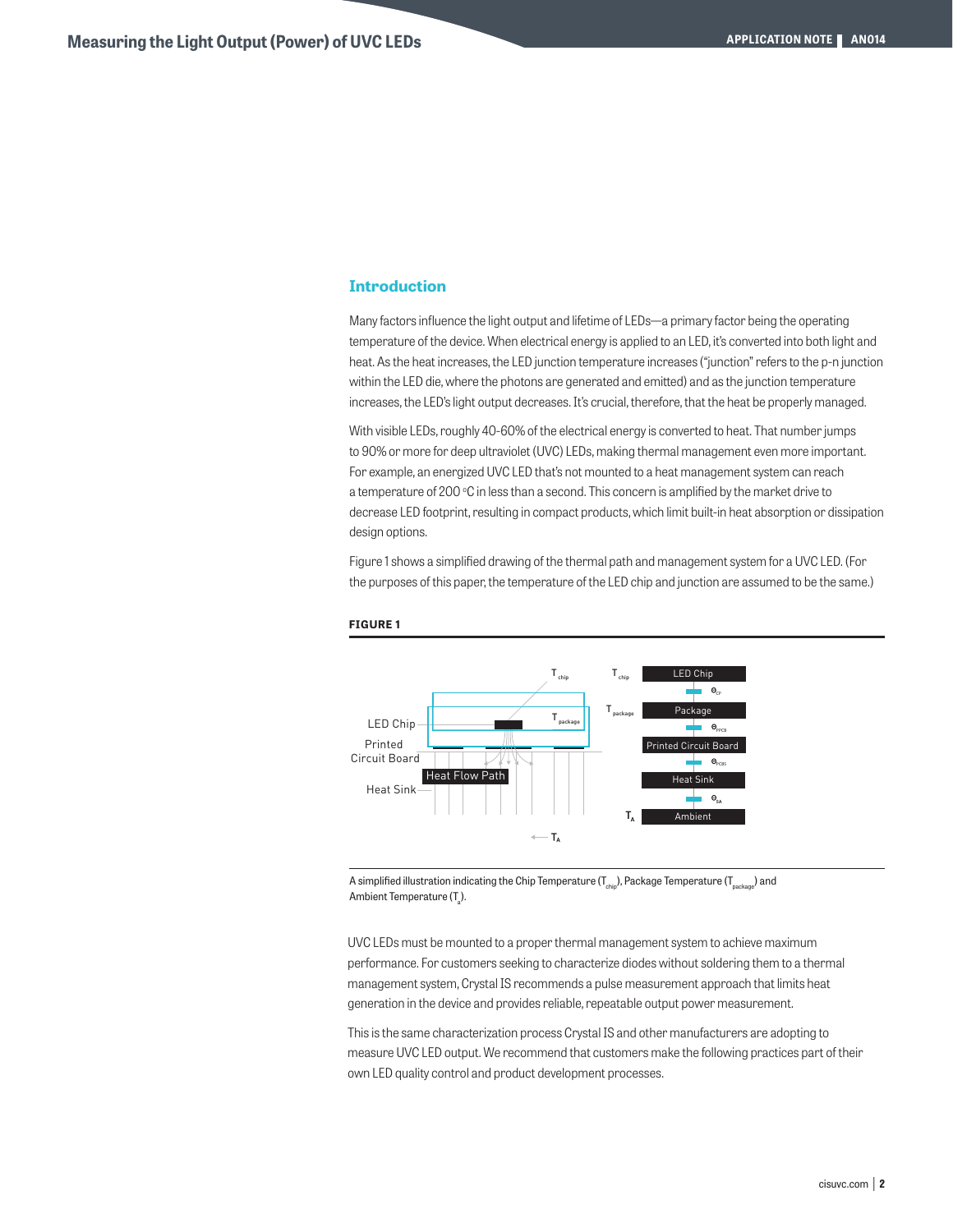# **Methodology for Measuring UVC LED Power Output**

There is an industry-wide effort to employ reliable standardized measurements to provide customers with a way to compare UVC LEDs offered by different manufacturers—standards that will ensure accurate and repeatable measurements of optical properties.

However, at this point, such standards do not exist and it falls to the individual UVC LED manufacturer to accurately measure and represent the optical properties of their products. LED manufacturers (for both visible and non-visible LEDs) typically measure the LED output with a pulse mode method to minimize the impact of heat during the product measurement process.

When current is applied to an LED, the chip warms up rapidly. A very simple model (Figure 2) illustrates the temperature rise in a typical Crystal IS Klaran diode as a function of pulse length or duration. The LED chip has a heat capacity of approximately 0.13 mJ/K (which is labeled C<sub>chip</sub> in Figure 2) and has a high thermal conductivity. Thus, it is reasonable to assume the chip will heat up very quickly and (nearly) uniformly.

Heat is carried away from the chip by the gold bump bonds used to attach the chip to the rest of the LED package. This thermal resistance is labeled  $\Theta_\text{i}$  in Figure 2. Because the thermal resistance within the chip is less than  $\Theta_{\rm i}$  and the heat capacity of the chip (C $_{\rm chip}$ ) is less that the heat capacity of the package  $(C_{\text{parang}})$ , the chip temperature will rise rapidly. This will occur until the temperature difference between the chip and the package is approximately equal to the product of the input power (Pin) times the thermal resistance (θ<sub>1</sub> )—which is approximately 5 K/W based on measurements made by Crystal IS.

Thus, at a 4 W input (400 mA at 10 V), this temperature difference will be around 20 °C. The characteristic time that it will take to reach this temperature difference is approximately  $\mathtt{C}_{_{chip}}$   $\mathtt{\theta}_{_{1}}$  , which will be less than 1 ms after power is applied to the chip.

Once this initial and rapid rise in temperature occurs, the junction temperature (T<sub>;</sub>) will subsequently rise slower as the package heats up. After a few milliseconds, the slope of the temperature rise will approach the power in (P<sub>in</sub>) divided by (C<sub>package</sub>) and continue to rise until some significant amount of heat can flow into the ambient. For Klaran, C<sub>package</sub> is approximately 20 mJ/K, so the slope of the temperature rise is approximately (200 K/s) for a 4 W input power as shown in Figure 2.



#### **FIGURE 2**

A simple model for the rise in junction temperature for a typical Crystal IS Klaran diode after power is applied to the device.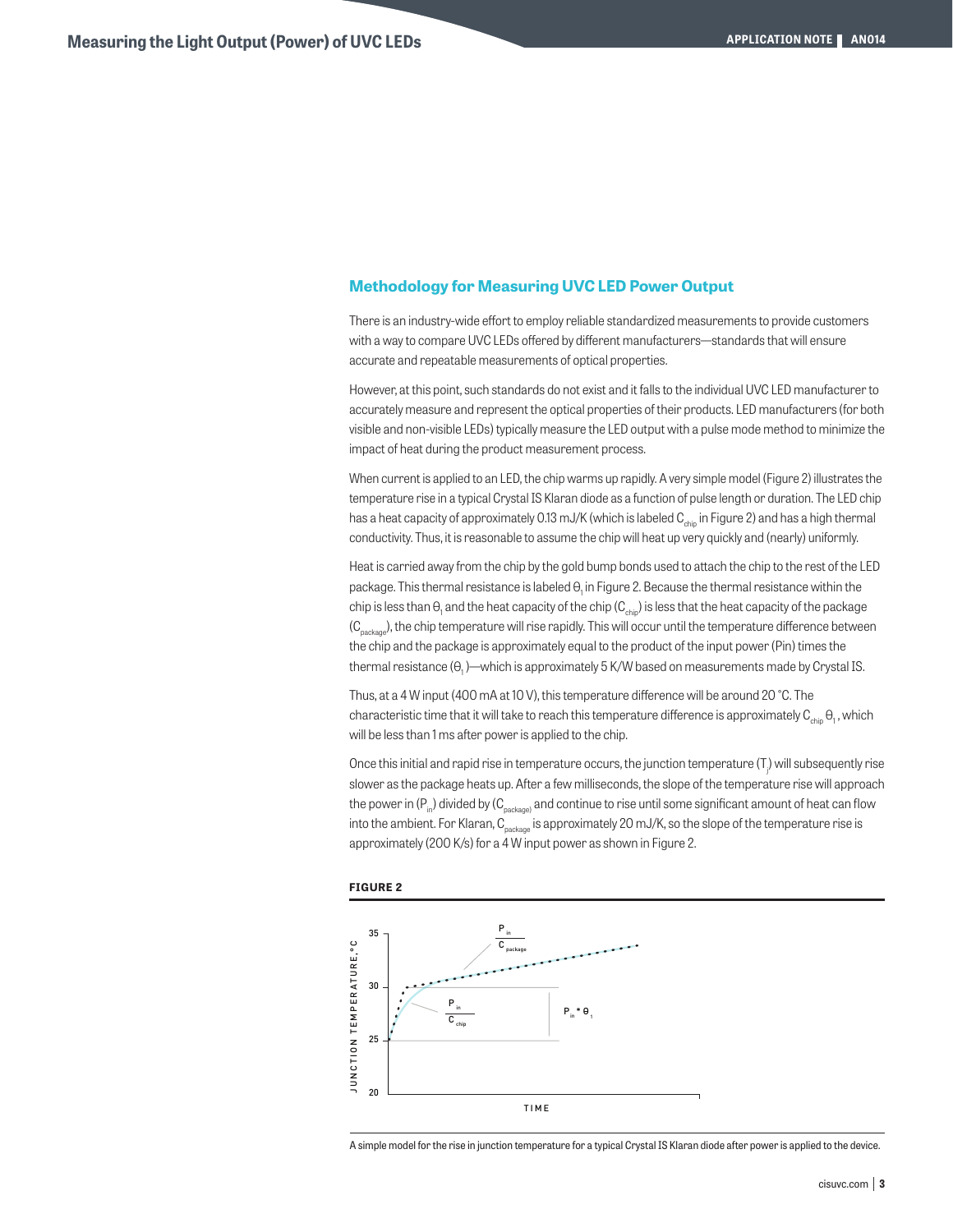As the junction temperature rises, the light output from the device will decrease, thus by maintaining a consistent junction temperature one can achieve predictable light output. The curve illustrated in Figure 2 shows the general behavior of the junction temperature increase over time. After the first few milliseconds of the LED chip being heated, keeping the package temperature cool relies on the ability of heat to flow away from the package to the heat sink. The actual thermal resistance between the package and the thermal management system is determined by quality of the solder to the heat sink and the ability of the heat sink to either absorb energy or radiate it to the environment.

When this behavior occurs without a heat sink, it mimics the behavior of a diode with a heat sink in the first few milliseconds of the LED chip being heated. Therefore, by measuring the output power with a very short pulse, manufacturers can measure diode output without a heat sink and reasonably extrapolate it to a device operated continuously (CW mode) with a heat sink.

For a Klaran diode without a heat sink, the steep rise in temperature occurs in 1 millisecond, followed by a gradual rise of 0.2 °C per millisecond for 4 W input power. This impacts the light emitted from the LED as there is a 0.5% reduction in power for every 1 °C rise in junction temperature of the LED.

When measuring output power, Crystal IS measures the output of the Klaran diodes in pulse mode by capturing the power output during the gradual increase portion of the curve, not in the steep incline of the first millisecond (Figure 3). This allows the temperature difference between the chip and the package to stabilize at approximately the same value it will have between the Klaran device chip and solder pads.

The power measurement is then taken at the shortest time possible—just enough to capture the diode's power output while minimizing the Klaran package's heat induced temperature rise. We measure our devices by waiting 3 ms after the start of the current pulse and then integrate the output for 8 ms, which means we stop integrating 11 ms after the start of the pulse (Figure 3)



## **FIGURE 3**

Crystal IS measures Klaran device power by waiting 3 ms after the start of the current pulse and then integrate the output for 8 ms.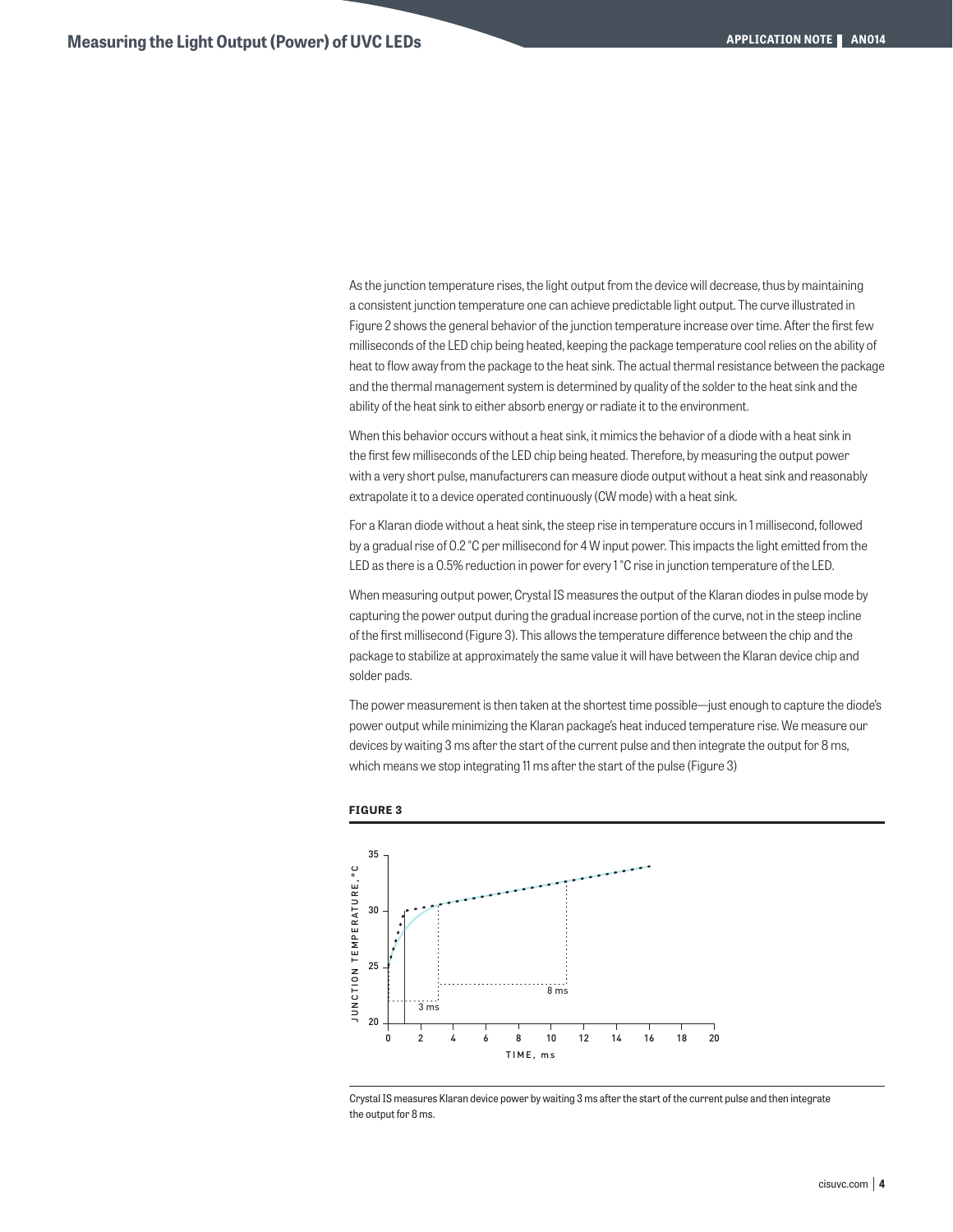# **Measuring diode power—the impact of measurement time**

The following examples demonstrate how measurement time can impact the power value when thermal management measures are not applied. The examples are based on the properties of Crystal IS Klaran UVC LEDs, without a heat sink and an ambient temperature of 25 °C. The Klaran diode is specified to have a thermal derating of 0.5%/K. That means that the power will be reduced by 5% if the junction temperature is raised by 10 °C.

# **EXAMPLE 1: A UVC LED, WITH A MANUFACTURER-SPECIFIED POWER OUTPUT OF 10 mW, IS RUN WITH AN 80 MILLISECOND PULSE.**

*In this scenario the LED output power is measured after 40 ms for 40 ms. Within the first 40 ms the junction temperature will have increased 8 °C (0.2 °C per millisecond). After 80 ms the junction temperature will increase by 16 °C. Thus, the instantaneous power of the diode dropped 4% in the first 40 ms (0.5%/K) and a further 4% in the second 40 ms. This translates to a measured decrease in the power of 6% assuming that measured power is obtained by averaging the power between 40 ms and 80 ms.*

*In practical terms this is done by integrating the power for 40 ms and dividing the measured energy detected by the integration time of 40 ms. Thus, the measured integrated power of the diode is 9.4 mW (a reduction of 6%).*

# **EXAMPLE 2: A UVC LED WITH A MANUFACTURER-SPECIFIED POWER OUTPUT OF 10 mW IS RUN WITH A 1 SECOND PULSE.**

*Under this scenario, the output power is measured for 1 second. In that one-second time span there will be a rise in junction temperature of 200 °C (0.2 °C per ms). This translates to a decrease in the power of 100% at the end of 1 second. Thus, average power of the diode over the 1-second pulse will be 5 mW.*

In this case it may appear that the diode does not meet the manufacturer's specification. However, by looking at *the thermal derating characterization data, we see that the diode has performed as expected.*

# **How UVC LED manufacturers measure power: Typical methodology without standardized processes**

There are two ways manufacturers measure the spectral radiant flux (see Appendix A) distribution of a light source: They can use an integrating sphere, which collects all the light from a light source placed inside the sphere; or a goniophotometer, which measures the spectral radiant flux distribution of a light source from many different angles around the source and integrates the results to yield a combined spectral radiant flux distribution for the light source (Figure 4).

**FIGURE 4**



Typical measurement equipment for optical performance of LEDs—an integrating sphere (A) or a goniometer (V).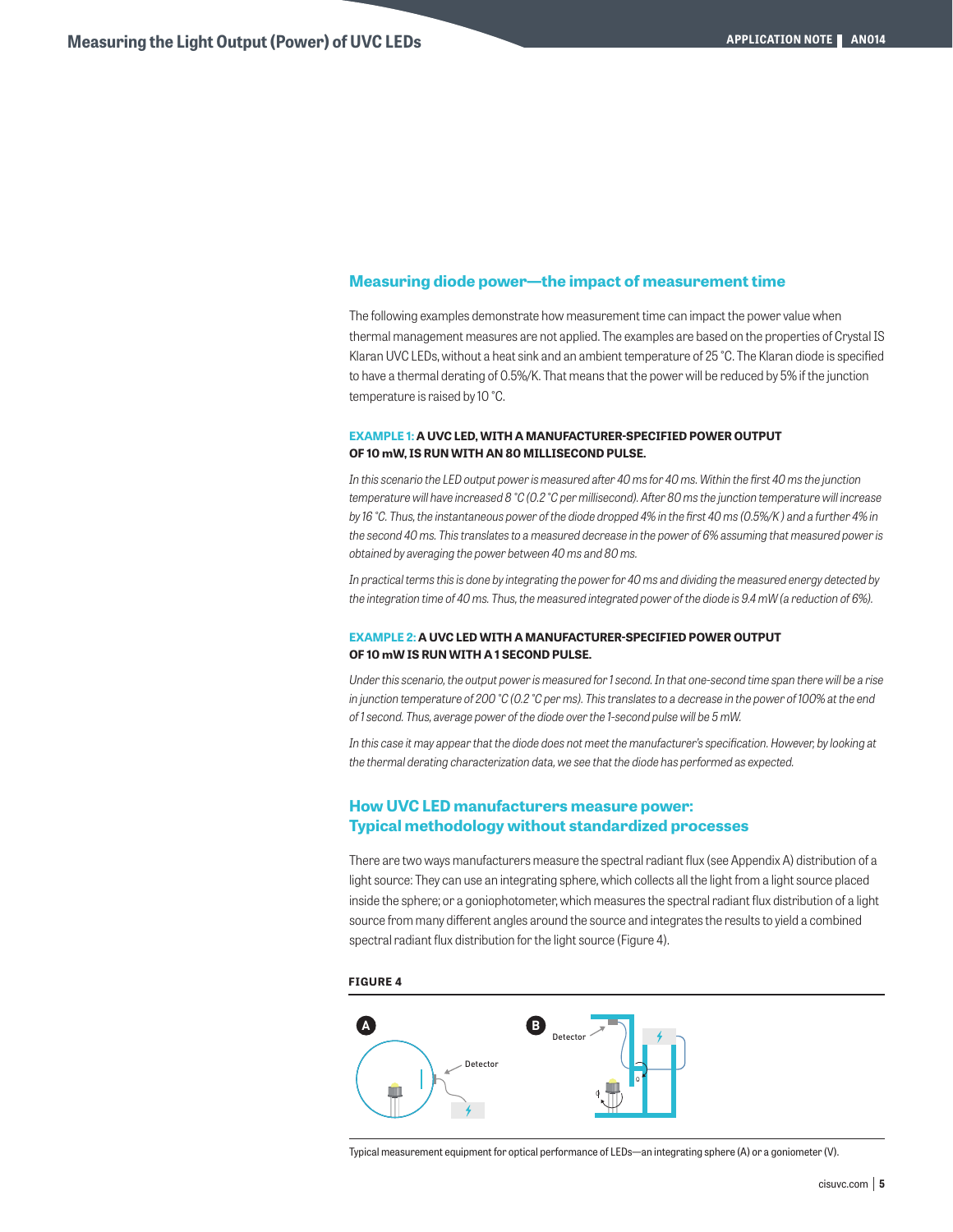At Crystal IS, we measure the output of our products with an integrating sphere. The sphere provides a uniform scattering, or diffusing effect. Light rays incident on any point of the inner surface are, by multiple scattering reflections, distributed equally to all other points. This minimizes the effects of the original direction of light (the radiation pattern).

An integrating sphere can be viewed as a diffuser that preserves power but destroys spatial information. Typically used with some light source and a detector for optical power measurement, it is a standard instrument in photometry and radiometry.

Its advantage over a goniophotometer is that, when measuring the light produced by a source, the total power can be obtained in a single measurement. That's critically important because LEDs can have quite different spatial distributions depending on how they are manufactured and packaged. For instance, the Cyrstal IS Optan LEDs, with a ball lens, have a radiation pattern sharply peaked in the forward direction, while our Klaran LEDs are approximately "Lambertian" in spatial distribution.

In a production or laboratory environment—where LEDs are characterized on a routine basis the integrating sphere must be calibrated regularly to ensure consistent, accurate measurements. Crystal IS tracks its sphere performance on a weekly basis using special "Monitor LEDs."

In UVC LEDs the typical power output measurement error as recognized by the industry is +/- 10% of the absolute value. If the difference between the measured output and the "golden" recorded performance of the Monitor LEDs falls outside acceptable tolerances (set by Crystal IS' ISO 9001:2008 certified Quality Management System), the integrating sphere is recalibrated using NIST-calibrated deuterium lamps.

# **How Crystal IS Measures UVC LED Power**

UVC LEDs are specified to run at a maximum input power and operate within a predetermined design temperature range. The maximum input power may be higher if the device is run in pulse mode rather than continuously (i.e., cw). These design specifications are outlined on the diode's product data sheet and manufacturers calibrate their testing equipment to ensure the product shipped to customers meets these specifications.

During testing, customers may periodically see a difference in the measured output compared to the output specified on the data sheet. Most inconsistencies occur when customers test UVC LEDs in a standalone fashion—that is, when the LED is not mounted on a metal-core printed circuit board (PCB), or attached to a heat sink/thermal management system.

To ensure component quality, customer quality control engineers should test/measure an LED like the OEM. In the case of Crystal IS products, that means measuring the diode with an integrating sphere in a pulse mode to ensure the power output meets data sheet specifications.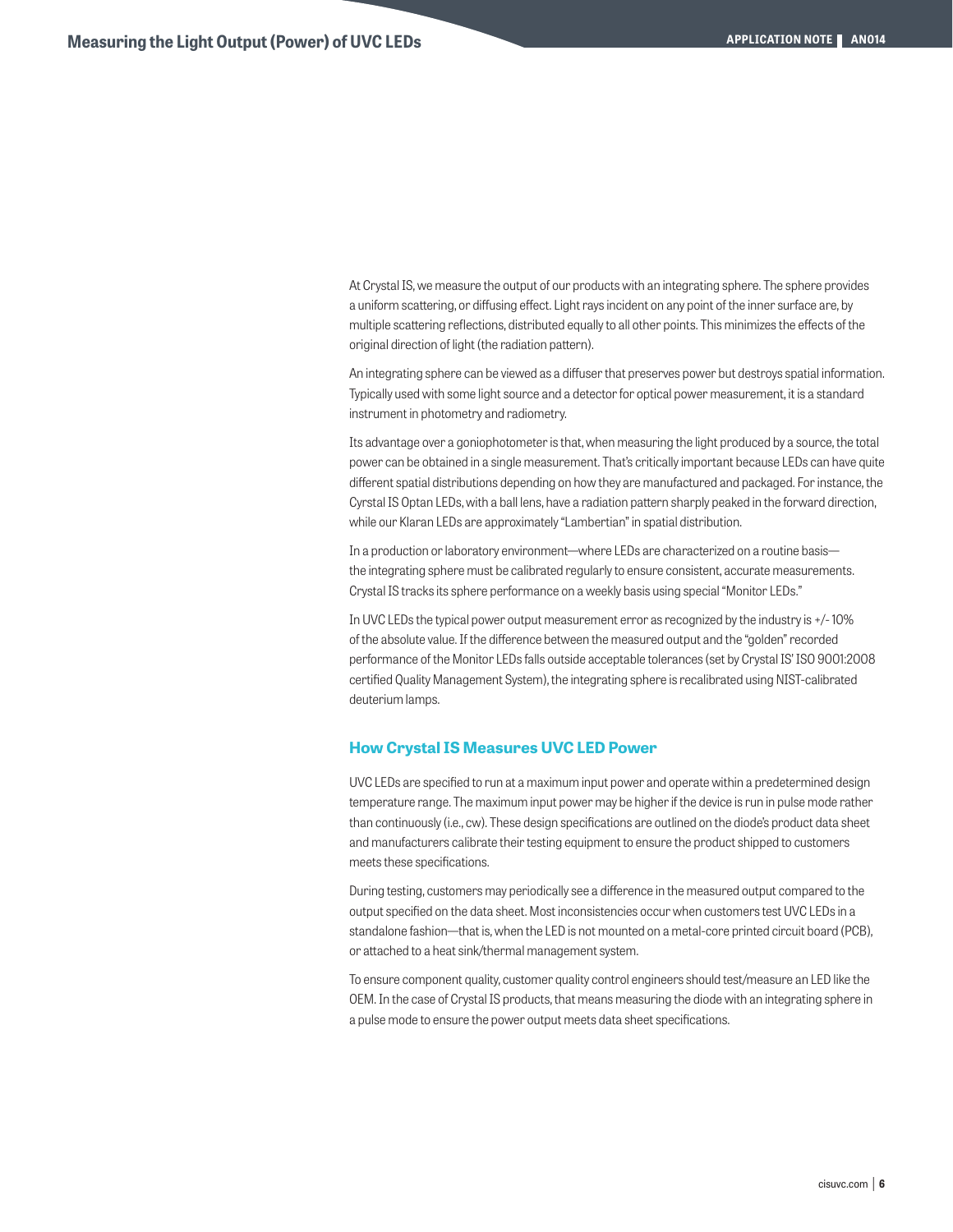## **BUSINESS CASE:**

# Considering Power For A Specific Application

Design engineers, need to focus on the power delivered in a system, or the power delivered by a diode for their specific application. Rather than testing in an integrating sphere or a detector, design engineers need to focus on thermal management and how the pulse mode/time on impacts the total power required for measurement or disinfection.

Crystal IS application notes AN002, AN008 and AN011 demonstrate how to optimize designs using UVC LEDs to meet measurement and disinfection objectives. Once the required power and electrical input is identified, design engineers can determine what type of thermal management system is needed to maintain the LED's performance.

By balancing the cost of thermal management system components with the necessary power output, design engineers can create and build systems that meet their performance and cost requirements (Figure 5).





## **Summary**

Many factors influence the light output and lifetime of LEDs, a principal factor being the temperature of the device. The increasingly small footprint of UVC LEDs means that the heat capacity of their packages is very small (approximately 20 mJ/K for a typical Klaran device) and the thermal resistance to the ambient will be very large unless the package is properly soldered to a good heat sink.

When it's necessary to simply measure the output of an individual diode before soldering it to a heat sink, Crystal IS recommends a pulse measurement approach—which reduces heat generation in the device and provides consistent, repeatable output power measurements.

Further, customers seeking to replicate Crystal IS factory measurements should measur and determine the output of our products using an integrating sphere and the pulse schedule outlined in this note.

*NOTE: where LEDs are characterized on a routine basis—the integrating sphere must be calibrated on regularly basis (weekly) to ensure consistent, accurate measurements.*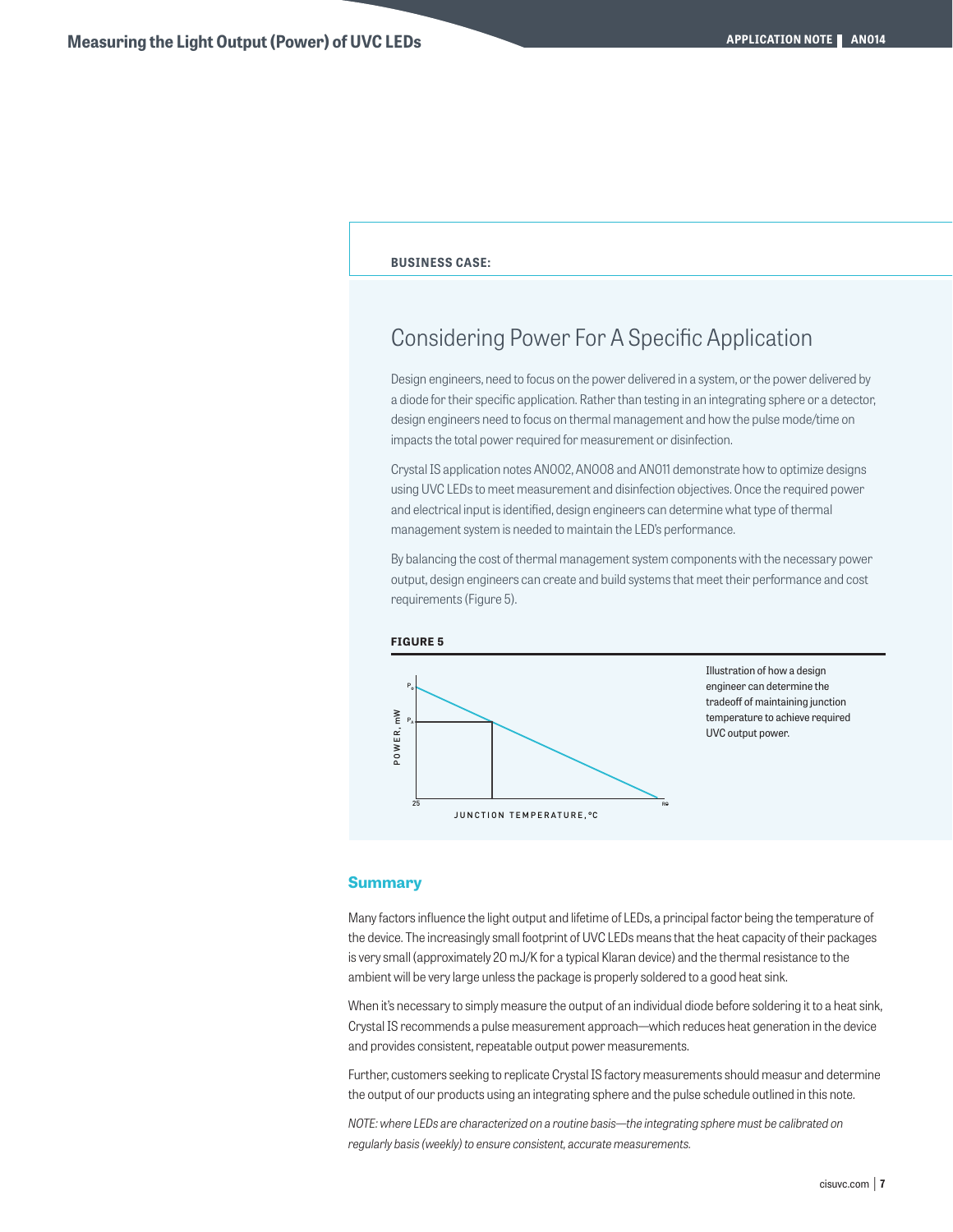# APPENDIX A

## **DEFINITIONS**

#### *Energy*

*Energy is the integral over time of power, and is used for integrating detectors and pulsed sources. Power is used for non-integrating detectors and continuous (in a time sense) sources.*

## *Input electrical power*

*Power that is presented to the input terminals of a component or device.*

### *Irradiance*

*Irradiance (a.k.a. flux density) is another SI derived unit and is measured in W/m2 . Irradiance is power per unit area incident from all directions in a hemisphere onto a surface that coincides with the base of that hemisphere. A similar quantity is radiant exitance, which is power per unit area leaving a surface into a hemisphere whose base is that surface. The symbol for irradiance is E and the symbol for radiant exitance is M. Irradiance (or radiant exitance) is the derivative of power with respect to area, dΦ/dA. The integral of irradiance or radiant exitance over area is power.*

## *Light Output (Power)*

*Power (a.k.a. radiant flux) is the rate of flow (derivative) of energy with respect to time, dQ/dt. The recommended symbol for power is* Φ *. Power is measured in W or mW.*

## *Spectral power distribution (SPD)*

*Spectral power distribution—in radiometry, a spectral power distribution (SPD) measurement describes the power per unit area per unit wavelength of an illumination (radiant exitance). More generally, the term spectral power distribution can refer to the concentration, as a function of wavelength, of any radiometric quantity (e.g., radiant energy, radiant flux, radiant intensity, radiance, irradiance, radiant exitance).*

*Knowledge of the SPD is crucial for optical-sensor system applications. Optical properties such as transmittance, reflectivity, and absorbance as well as the sensor response are typically dependent on the incident wavelength.*

## *Spectral radiant flux*

*The spectral radiant flux distribution of a light source describes how much radiometric power is emitted per unit of wavelength across the electromagnetic spectrum. Knowing the spectral radiant flux distribution allows the user to obtain other useful optical light source properties, including dominant wavelength, purity, peak wavelength, centroid wavelength, and full width at half maximum (FWHM).*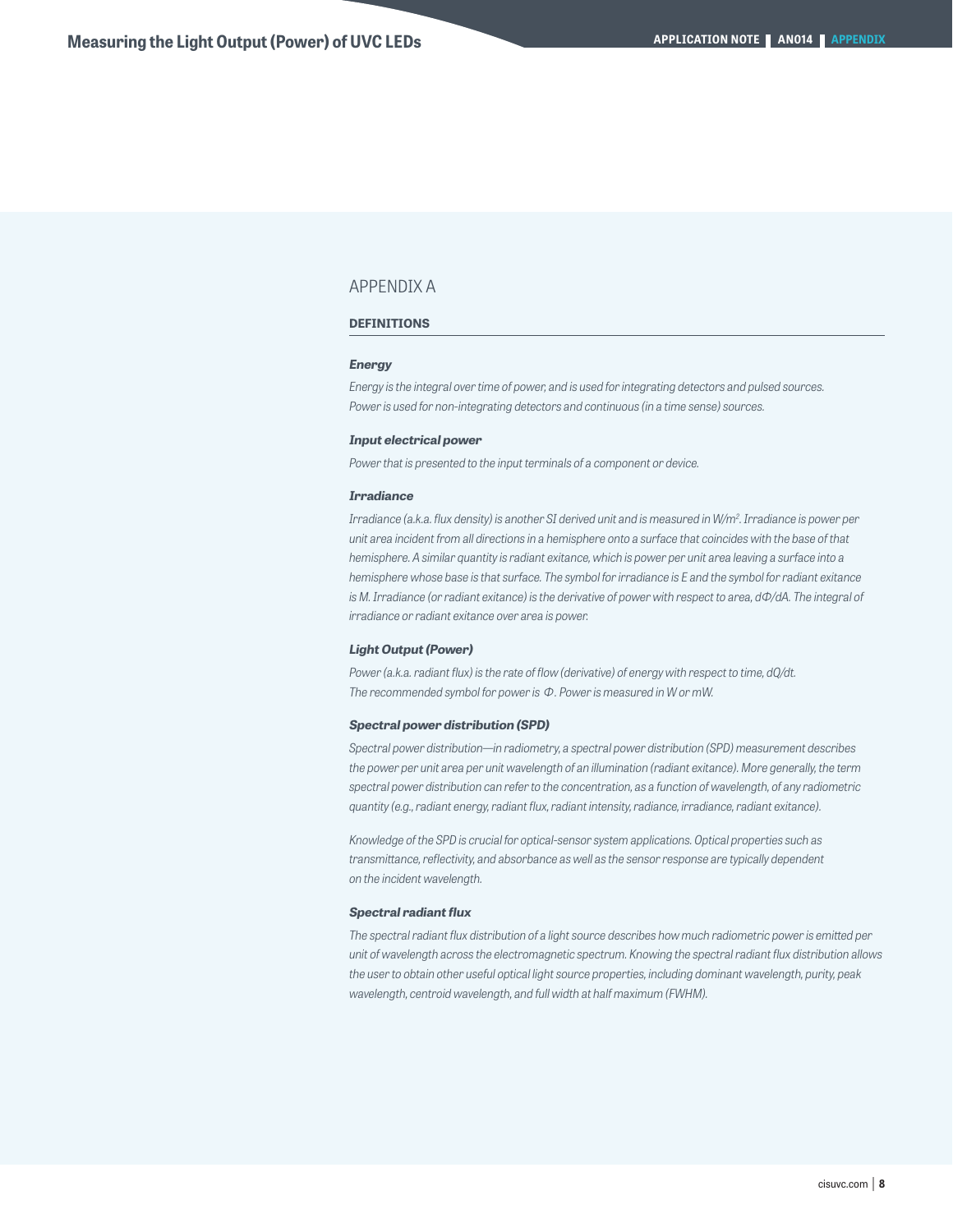# APPENDIX B

# *General Thermal management principles*

*A thermal management system that helps control the junction temperature of an LED is the key to achieving reliable test results.*

*As discussed, the junction temperature increases with the generation of heat. The rate of increase depends on the amount of heat dissipated to the ambient. The heat is transferred away from the junction to the ambient via various elements that make up a thermal management system.*

*For example, Crystal IS Klaran LEDs generate less than 4 W of heat in addition to UV light, depending on the current within the suggested operating range. Unlike conventional UV light sources, which radiate heat forward, this heat is dissipated through the back end of the LED using or via thermal conductivity*

*To increase the rate of heat dissipation from the LED's backside, Crystal IS Klaran LEDs employ a special ceramic package with high thermal conductivity. This "heat flow path" is illustrated in Figure A.*

*Attaching a heat sink is strongly recommended to facilitate further thermal transfer, as shown in Figure B.*



# **FIGURE A**

Schematic of Crystal IS Klaran LED Heat Flow Path.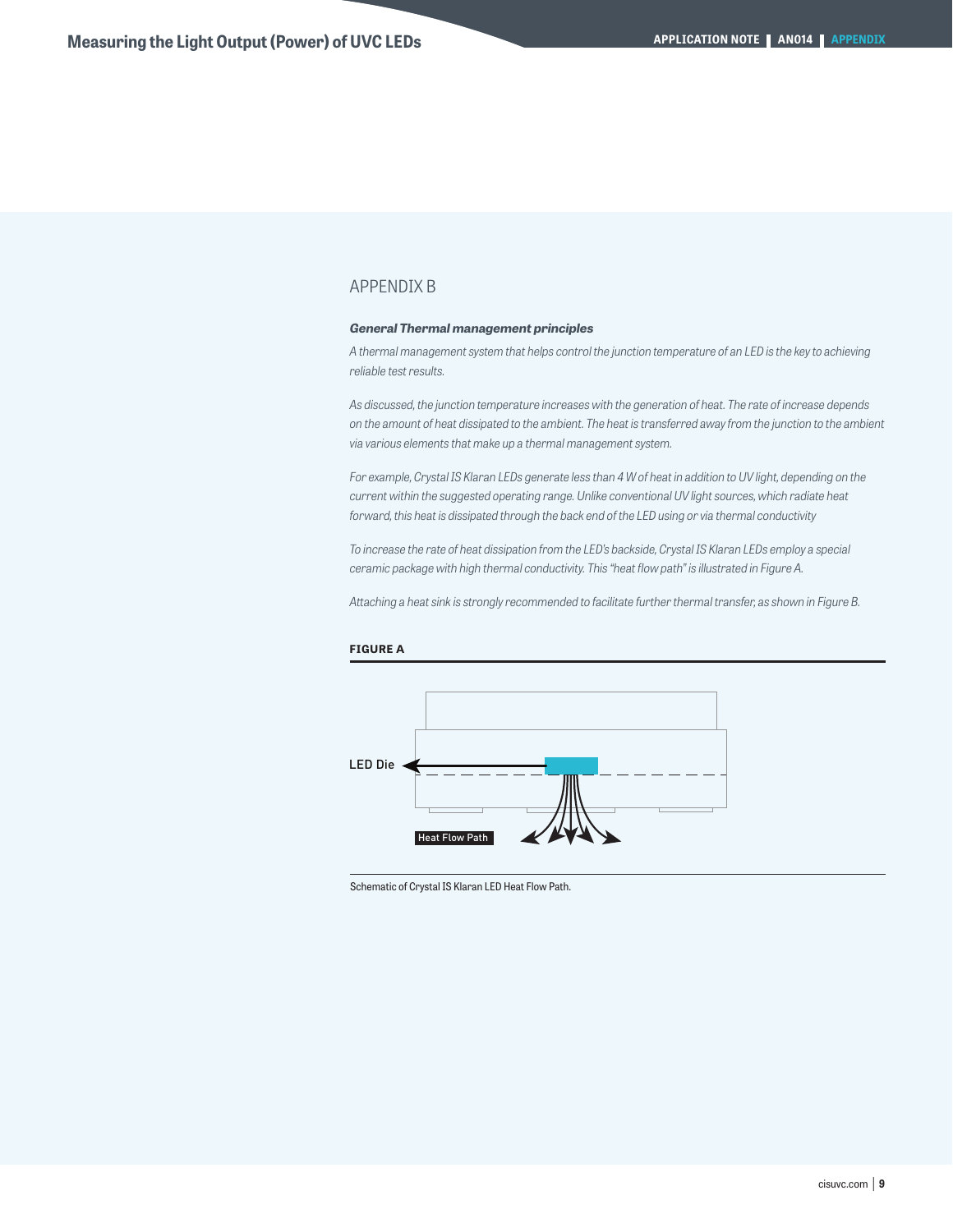# **FIGURE B**



Schematic of Crystal IS Klaran LED with Heat Sink.

*This simple thermal management solution transfers heat to the ambient through the following thermal path:*

- *> Heat is conducted from the semiconductor chip to the Klaran package.*
- *> Heat is then conducted from the thermal and electrical pads through solder to the Printed Circuit Board (PCB).*
- *> Heat is then conducted from the PCB to the heat sink, through a thermal interface material, such as thermal paste.*
- *> Finally, heat is conducted through the heat sink and transferred to the ambient via air convection around the heat sink.*

**For further information, refer to the Crystal IS thermal management notes AN003, AN007 and AN010.**